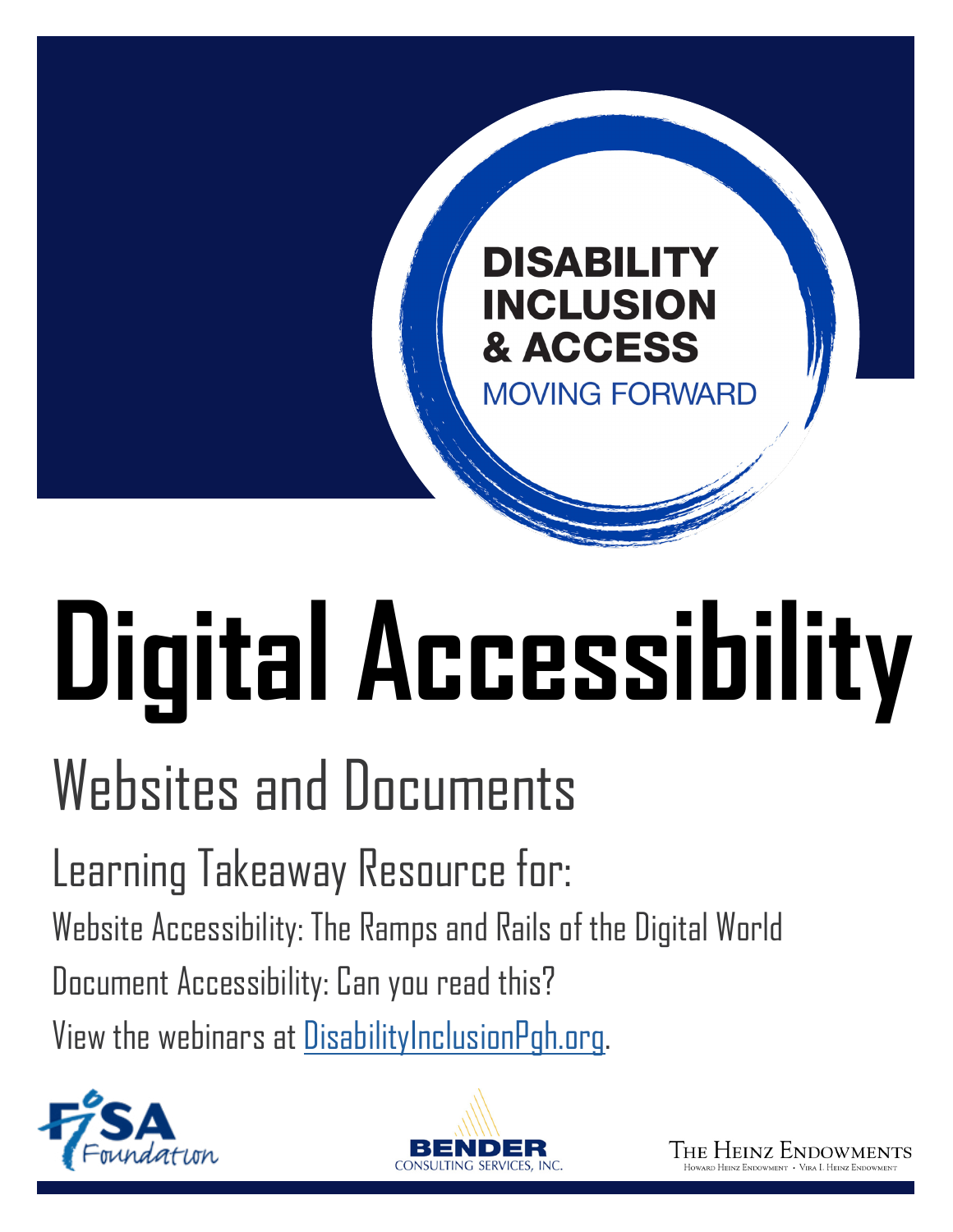## Digital Accessibility Defined

Digital accessibility is the ability of a website, mobile application or document to be easily navigated and understood by a wide range of users, including those users who have disabilities. Digital Accessibility Benefits

15% of the Global Population are People with Disabilities, or Approximately 1B People Worldwide *– World Health Organization*

- Disability Community Connection Benefits
	- Widen the talent pool
	- Increase donor contributions & program participation
	- Engage with diverse perspectives
- Americans with Disabilities Act (ADA) Compliance



## Website Content Accessibility Guidelines (WCAG)



• Technical standard

**DISARILITY DISABILITY & ACCESS** OVING FORWARD

• Provides best practices to make web content more accessible

## Website Accessibility Statements

#### **Tips**

**Page 2**

- Indicate that accessibility is important to your organization
- Provide a link for how to request support for accessing information on your website
- Provide a link to report accessibility errors

#### **Sample Language**

At Company Name, we believe it is important to provide digital information in an accessible format. That is why our organization is committed to continually updating our site to address accessibility concerns.

Request support to access information on this website. Report an accessibility error.

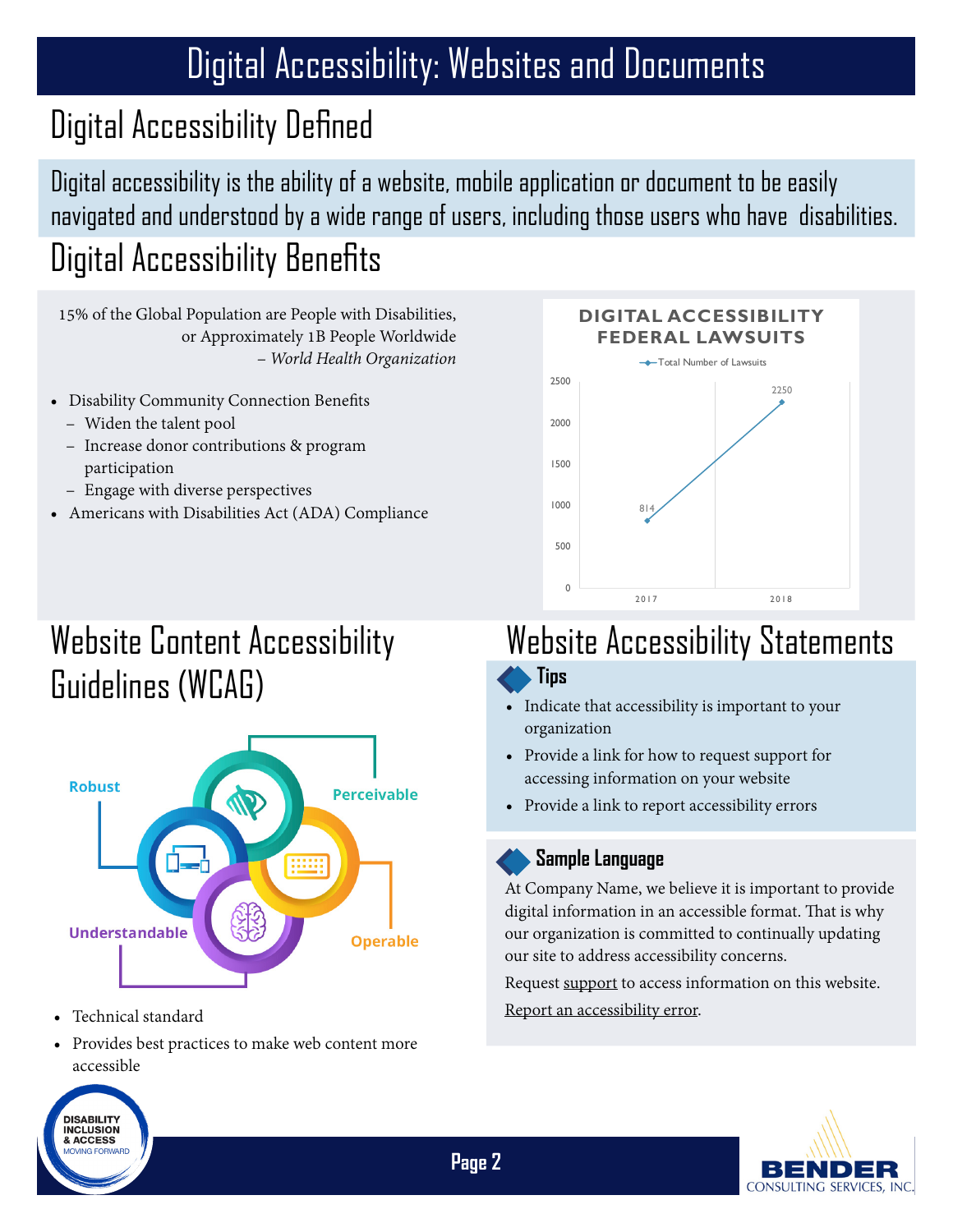### How Users with Disabilities Interact with a Website

#### **Vision**

#### **Assistive Technology Examples:**

- Screen Readers
- Screen Magnifiers

#### **Interaction Considerations:**

- Keyboard Navigation
- Text Descriptions for Non-Text Elements
- Descriptive Link Text
- Skip Navigation
- Semantic Markup
- Color to Convey Meaning

#### **Mobility**

#### **Assistive Technology Examples:**

- Voice Recognition Software
- Alternative Navigation Devices

#### **Interaction Considerations:**

- Keyboard Navigation
- Skip Navigation Links
- Timed Task

## Digital Accessibility Success

#### **Navigation**

**DISABILITY**<br>INCLUSION & ACCESS **MOVING FORWARD** 

- Elements do not automatically activate
- User can tab through the site in an organized way
- Clear visual indicators of navigation destinations are provided
- Form fields are correctly labeled and used
- Navigational language is not duplicated
- Links and anchors are named and understandable
- Content is uncluttered and well organized

#### **Auditory**

#### **Assistive Technology Examples:**

- Captioning
- Video Relay Services (VRS)

#### **Interaction Considerations:**

• Audio-only content or Signals



#### **Assistive Technology Examples:**

- Voice Recognition Software
- Specialized Fonts

#### **Interaction Considerations:**

- Consistency and Predictability
- Placeholder Text
- Visually Cluttered Content
- Timed Tasks
- Simplified Content

#### **Disabilities Affected:**

Vision, Mobility, Intellectual

#### **Accessibility Concern:**

User ability to obtain relevant information easily

#### **Solution Applied:**

Performed site audit for non-visual navigation ease and correct application of headings, links and anchors

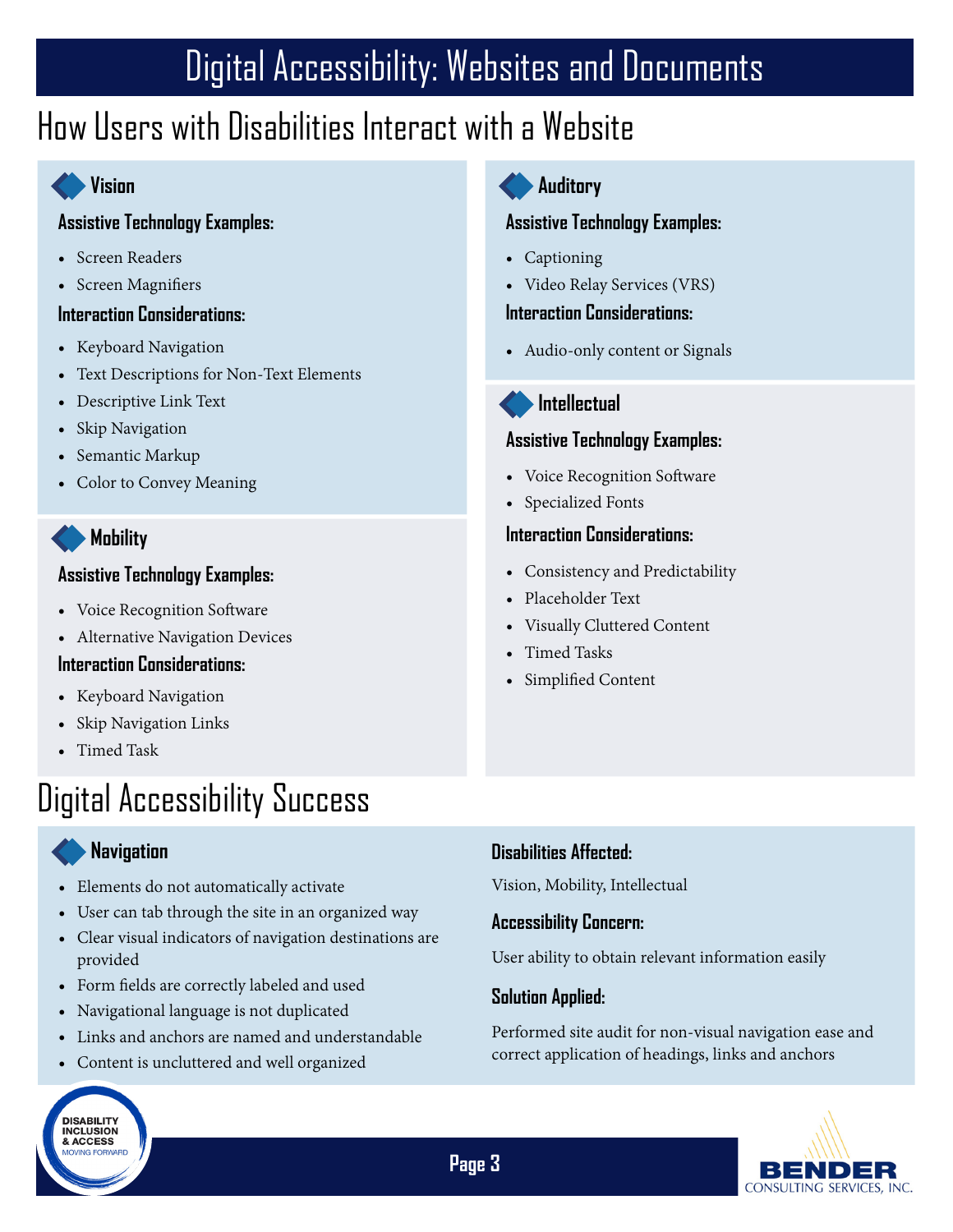## Digital Accessibility Success

#### **Headings**

- Convey content flow
- Provide hierarchical flow (h1, h2, etc.)
- Not used aesthetically or to establish spacing
- Levels are not skipped or used inconsistently
- Not confused with paragraph tags

#### **Tables**

- Used only to present tabular data
- Not used for layout or aesthetic purposes
- Headers are used to categorize information
- Table title is provided by inserting a table caption

#### **Disabilities Accommodated:**

Vision, Mobility

#### **Color Contrast**

- Color is not used as the only visual means of conveying information
- Sufficient contrast exists between text and images
- Sufficient contrast exists between text and background

#### **Disabilities Accommodated:**

Color Blindness

#### **Video Content**

- Live and recorded video content is captioned
- Transcripts are provided for audio only content
- Captioning is easy to turn on and off
- Captioning is free of spelling errors
- Media player controls are accessible

#### **Disabilities Accommodated:**

**DISARILITY DISABILITY & ACCESS IOVING FORWARD** 

Deaf, Hard of Hearing, Vision, Mobility

#### **Disabilities Accommodated:**

Vision, Mobility, Intellectual

#### **Accessibility Concern:**

User ability to easily navigate site and identify needed information

**Solution Applied:** Content clearly outlined to create site and page structure

#### **Accessibility Concern:**

User ability to consume content in a meaningful way

#### **Solution Applied:**

Identified where tables are used within website, determined purpose for use of tables, and adjusted captioning and layout where necessary

#### **Accessibility Concern:**

User ability to distinguish one color from another, resulting in nonvisible elements

#### **Solution Applied:**

Applied color contrast testing tool to identify contrast errors; Selected a color palette template that easily meets color contrast standards to minimize errors

#### **Accessibility Concern:**

User ability to consume content or effectively interact with player

#### **Solution Applied:**

Engaged with captioning providers to create process for self-captioning videos; Provided captioners with correct spelling of names of people and products in advance; Performed quality assurance on all videos to ensure accuracy of captioning; Employed the embedded YouTube video play



**Page 4**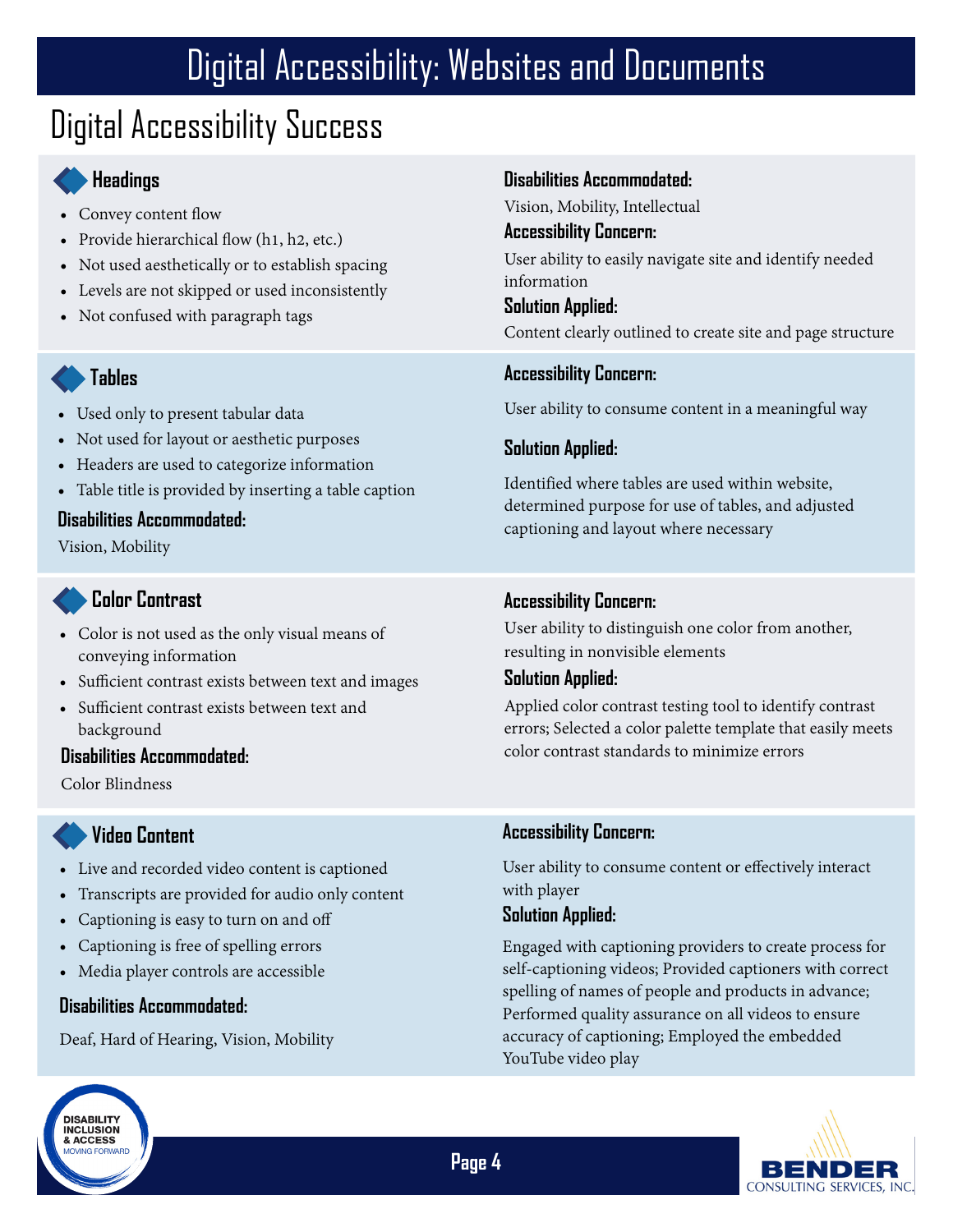## 5 Key Takeaways for Document Accessibility



## 5 Tips for Self-Testing

- 1.Using the tab key on your keyboard, start at the top of the webpage and see if you are able to navigate to all elements on the page in an orderly manner without using a mouse
- 2. Employ the use of a free [color contrast tool](https://github.com/ThePacielloGroup/CCAe/releases/tag/v1.2.1) to identify color contrast issues
- 3.Review video captioning to determine if there are typos or errors that need to be fixed
- 4. Ensure all images with essential content have alt-text and ensure decorative images are marked as decorative or have blank alt-text
- 5.Review links to determine if they describe the link destination

## Accessible Auditing Lifecycle





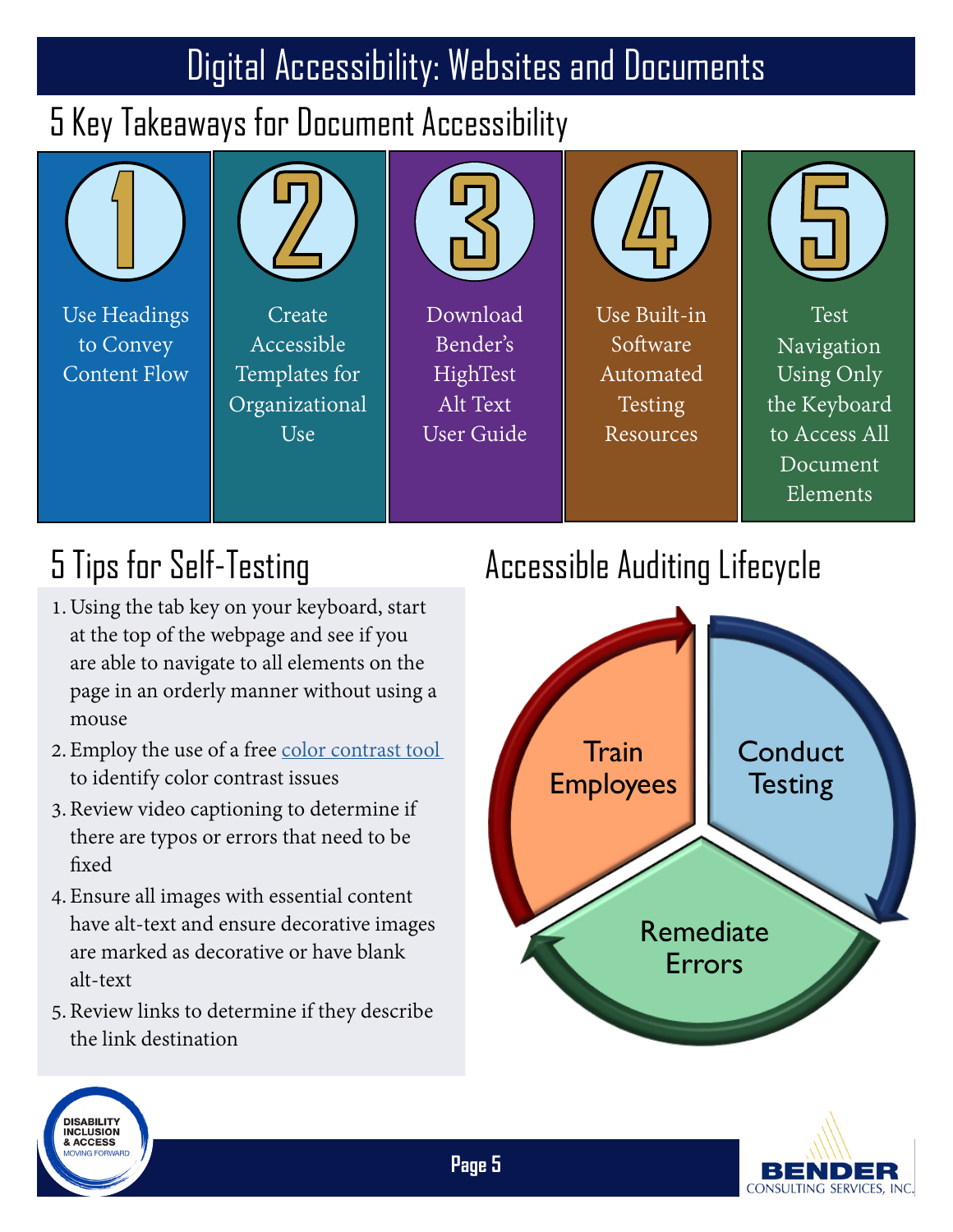## Microsoft Office Solutions

DISABILITY<br>INCLUSION<br>& ACCESS **MOVING FORWARD** 

| <b>Styles Headings and Layouts</b><br>• Don't use color as the only way to convey information<br>• Use headings and styles to organize your document<br>• Do not skip heading levels<br>• Do not apply heading/styles based on aesthetics                          | • Don't include essential content in headers/footers<br>• Give every slide/sheet a unique title or name<br>• Delete blank slides/sheets<br>• Use outline view to check if content is readable<br>• Use a table of contents in longer documents                      |
|--------------------------------------------------------------------------------------------------------------------------------------------------------------------------------------------------------------------------------------------------------------------|---------------------------------------------------------------------------------------------------------------------------------------------------------------------------------------------------------------------------------------------------------------------|
| <b>Formatting Tables &amp; Basic Worksheets</b><br>• Don't use tables for non-tabular data<br>• Use captioning or worksheet tabs to add titles<br>• Provide table description in table properties<br>• Make simple tables that have defined headers                | • Ensure each heading is unique<br>• Ensure correct color contrast between text and table style<br>Consider using table styles that alternate colors between<br>rows for following data across rows<br>• Delete blank or unused rows or columns                     |
| <b>Images, Illustrations &amp; Tapestry</b><br>• Include alt text for all images<br>• Text within an image should be considered essential and<br>provided in the alt text<br>• For decorative images, designate as decorative in alt text                          | • Limit alt text to 125 characters<br>• Essential images should be placed in line with related text<br>• Avoid use of 'image', 'link', or 'graphic' when labeling<br>• Add descriptive hyperlink text                                                               |
| Text Boxes, Smart Art & Charts<br>• Text boxes are always read at the end of the page for<br>screen reader users<br>• When inserting smart art into a document, do not<br>manipulate the objects to change flow<br>• Instead use the outline pane to organize data | • Use captioning to title smart art, rather than creating a<br>text box for this purpose<br>• When using charts, ensure headings and labels are<br>correctly applied using the built-in chart features<br>• Use alt text to describe smart art and charts as needed |
| <b>Slide Master Features</b><br>• Allows you to create a template with multiple slide types<br>• Begin with a blank deck or start from a template<br>• Allows you to identify the type of layout for each slide                                                    | • Allows you to designate if content type<br>• Any elements not in the slide master are unreadable by<br>screen readers                                                                                                                                             |
| <b>Check Accessibility Feature</b><br>• Generates a list of possible errors in a document<br>• Provides suggestions on addressing the issues identified                                                                                                            | • Will report on items such as images missing alt text,<br>possible reading order mistakes, skipped headings, etc.<br>• Can be turned on while creating a document or run after<br>the document is created                                                          |
| <b>Additional MS Office Tips</b><br>• All links and anchors should use unique descriptive text<br>• Correct color contrast used when designing documents<br>• All fonts should be at least 12pt size in documents                                                  | • All fonts should be at least 18pt size in slide decks<br>• Documents should be created with easy to read fonts<br>• When embedding videos into a presentation or document,<br>they should include captioning                                                      |

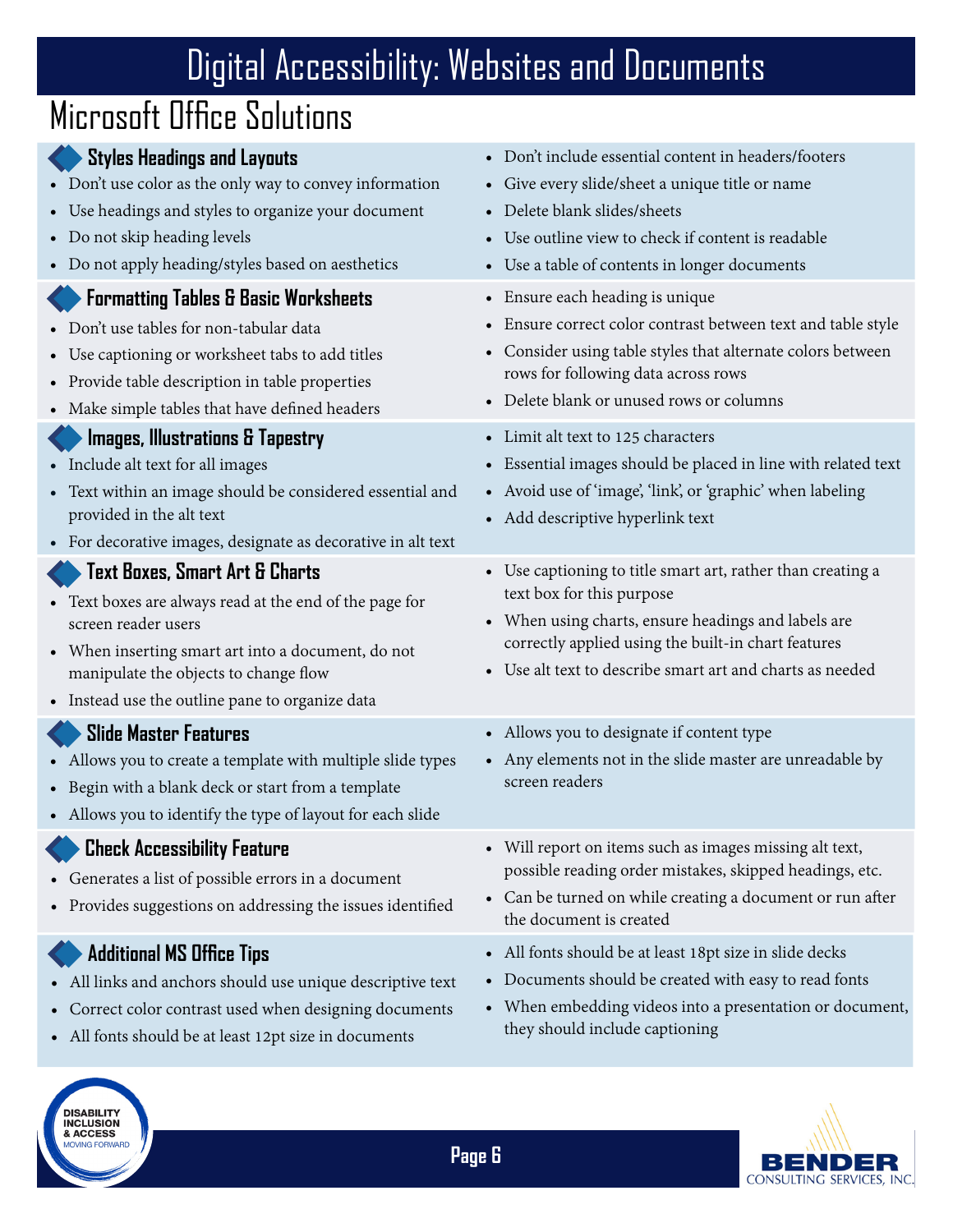## Creating Accessible Adobe PDFs

DISABILITY<br>INCLUSION<br>& ACCESS

| <b>Step 1: Source Document Review</b><br><b>Getting Started</b><br>• There are many paths you can take to create a PDF<br>- Understand your conversion tool<br>• How many steps you need to take depends on the<br>accessibility of your source document<br>• Starting with an accessible source document will always<br>result in a more accessible PDF | <b>Source Document Considerations</b><br>• What kind of source document is it?<br>· Does it contain text, pictures, tables, etc.?<br>• What work needs to be done to make each piece<br>accessible?<br>• Do you need to go back to the source document?<br>• Will it be quicker to update the source document for<br>accessibility before creating the PDF or after? |
|----------------------------------------------------------------------------------------------------------------------------------------------------------------------------------------------------------------------------------------------------------------------------------------------------------------------------------------------------------|----------------------------------------------------------------------------------------------------------------------------------------------------------------------------------------------------------------------------------------------------------------------------------------------------------------------------------------------------------------------|
| <b>Step 2: Make Text Accessible</b><br>• This step can be relatively easy<br>• If appropriate styles (i.e. headers) were used in the source<br>document, they will be marked in the PDF                                                                                                                                                                  | • If these text designations do not carry over, or were not in<br>the source document, it will need to be marked using tags<br>- Check tags for text disguised as images                                                                                                                                                                                             |
| Step 3: Make Tables Accessible<br>• Ensure data tables are formatted using table elements<br>• Tables should use header tags to identify header cells<br>• Define column headers across page breaks<br>• Associate table row and column headers with data cells                                                                                          | • Merged row and columns need to have appropriate tags<br>• Add table descriptions to summarize the table's purpose<br>• Organizational tables can be turned into plain text by<br>changing tags                                                                                                                                                                     |
| Step 4: Make Images Accessible<br>• People using screen readers benefit from alt text<br>• To use this access the Accessibility Tools to "add Alt Text"<br>- This will cycle through all the images in your document<br>- Allows you to mark images "decorative" or add alt text                                                                         | • If you need to edit alt-text manually<br>- Access the Tags tool or Reading Order tool in Adobe<br>- Access the properties of the image you wish to edit<br>- Add alt text to the dialogue box                                                                                                                                                                      |
| Step 5: Ensure Correct Reading Order<br>• Ensure that content is listed in the correct order<br>• Ensure that when using a keyboard to navigate the<br>document, it moves in the correct order                                                                                                                                                           | • Drag and drop the items in the list to the correct order<br>• Ensure the visual display of the content is not altered<br>• Use the "Reading Order Panel" for more advanced changes<br>- Redefining content or clearing the reading order                                                                                                                           |
| Step 6: Specify Document Language and Title<br>• Do not assume that the correct language specification is<br>applied to the document<br>• To check this, use document properties to determine if<br>the language is specified                                                                                                                            | • Set the "Title" of the document, the Author, and any<br>other helpful information for accessibility in document<br>properties<br>- For example, subject, keywords, or additional metadata                                                                                                                                                                          |
| Step 7: Employ the Accessibility Checker<br>• The checker may identify some potential problem areas<br>• Examples of errors include images without alt text                                                                                                                                                                                              | • Will not find all errors, but is a good place to start<br>May specify some areas that require a "manual check"<br>Color contrast, Logical reading order<br>-                                                                                                                                                                                                       |